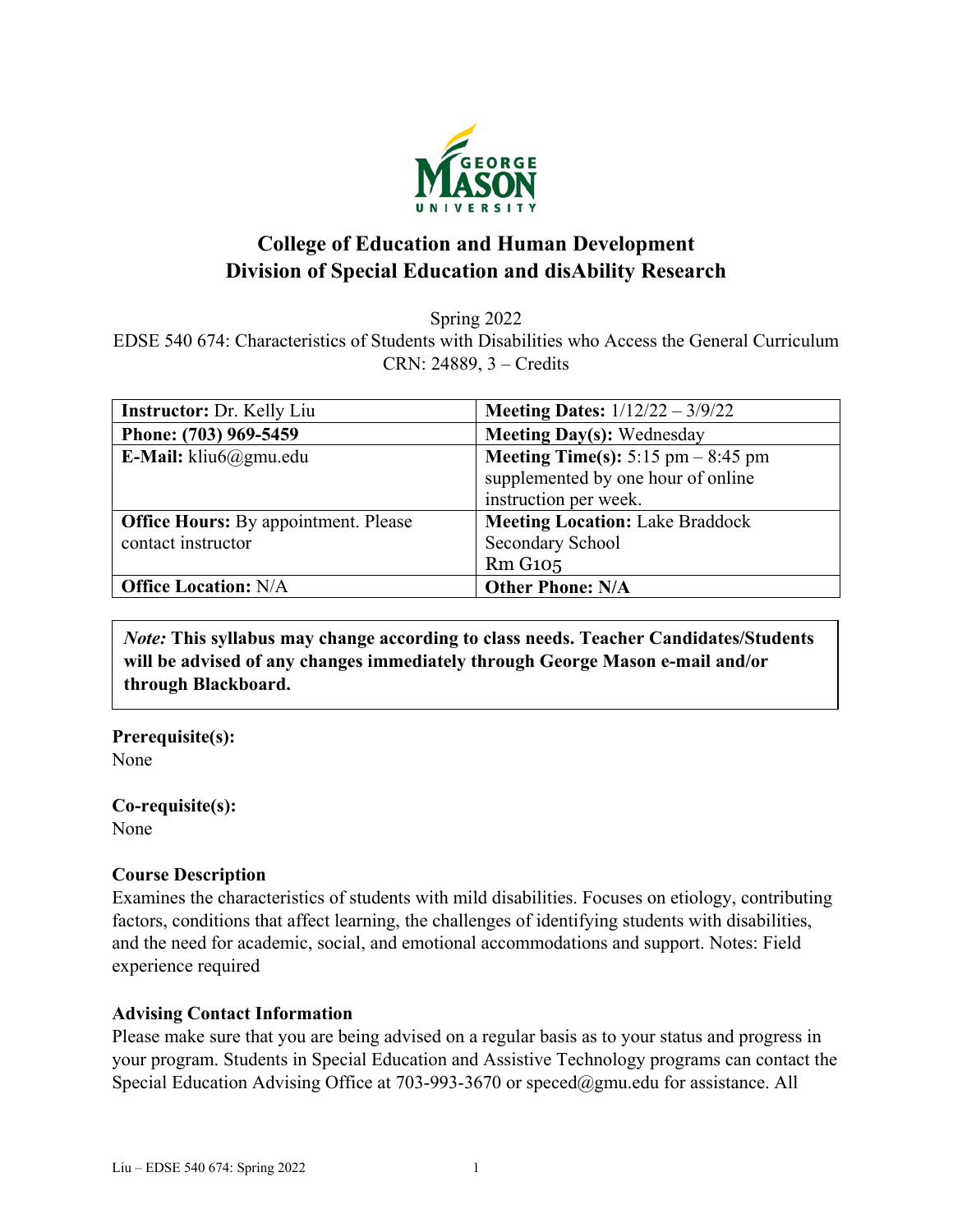other students should refer to their assigned program advisor or the Mason Care Network (703- 993-2470).

# **Advising Tip**

Have you met with an advisor? All students should make an appointment to meet with an advisor to outline a plan for completing coursework and non-course requirements such as testing. To make an appointment by phone or in person, go to http://education.gmu.edu/specialeducation/advising/.

# **Course Delivery Method**

Learning activities include the following:

- 1. Class lecture and discussion
- 2. Application activities
- 3. Small group activities and assignments
- 4. Video and other media supports
- 5. Research and presentation activities
- 6. Electronic supplements and activities via Blackboard

# **Learner Outcomes**

Upon completion of this course, teacher candidates/students will be able to:

- 1. Describe the field of learning disabilities from its origins to policies and practices of today.
- 2. Compare the history of education for students with emotional and behavioral disorders, students with learning disabilities students with mild intellectual disabilities.
- 3. Define learning disability, emotional disturbance, and mild intellectual disabilities.
- 4. Describe how educators and other professionals determine the difference between normal and atypical behaviors.
- 5. Describe characteristics of K-12 students with learning disabilities, emotional disturbances, and/or mild intellectual disabilities.
- 6. Compare conceptual models of behavioral deficits with three conceptual models that explain learning disabilities and/or mild intellectual disabilities.
- 7. Discuss the various etiologies in relation to biological, family, cultural, and school perspectives.
- 8. Identify various procedures and practices that motivate reluctant learners to complete class work and develop skills that build self- understanding and confidence as learners.
- 9. Describe and discuss a range of learning disabilities, emotional disturbances, and mild intellectual disabilities for a parent and suggest possible interventions for home and school.
- 10. Describe how children develop language.
- 11. Describe informal assessment procedures for determining knowledge and skills of children with various learning disabilities and emotional/behavioral problems.
- 12. Based on informal assessment procedures, design appropriate clinical teaching strategies for children with various learning disabilities and/or behavior problems.
- 13. Describe what an Individualized Education Program (IEP) is and how it is developed.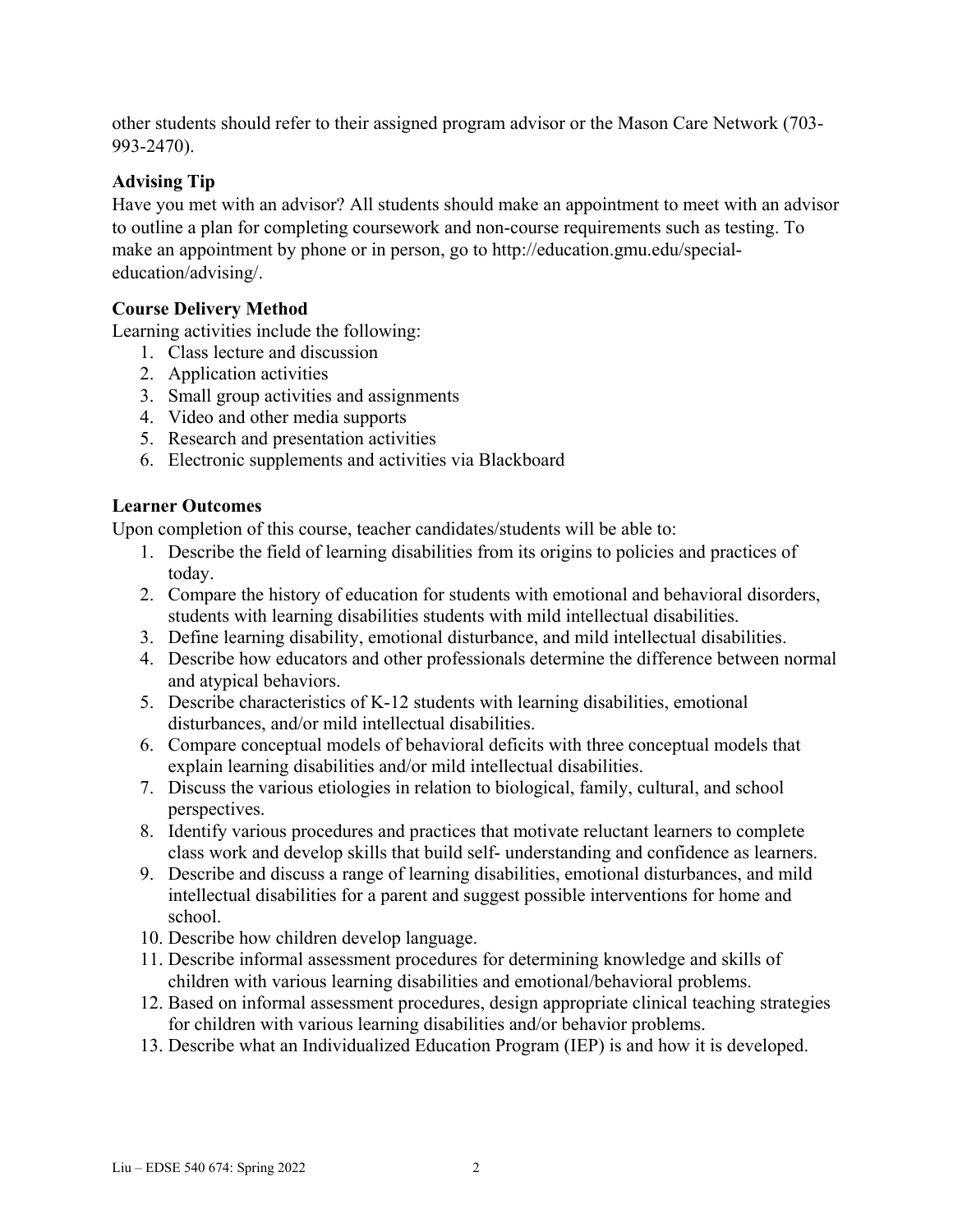### **Professional Standards**

(Council for Exceptional Children [CEC] and the Interstate Teacher Assessment and Support Consortium [InTASC]). Upon completion of this course, students will have met the following professional standards: CEC Standard 1: Learner development and individual learning differences (InTASC 1,2); CEC Standard 2: Learning environments (InTASC 3); CEC Standard 3: Curricular content knowledge (InTASC 4,5); CEC Standard 4: Assessment (InTASC 6); CEC Standard 5: Instructional planning and strategies (InTASC 7,8) & CEC Standard 7: Collaboration (InTASC 10).

This course contains at least on Common Assessment developed by the College of Education and Human Development to assess our candidates' performance on nationally accepted standards for beginning teachers (InTASC) and our programs' performance on national accreditation standards (CAEP).

### **Evidence-Based Practices**

This course will incorporate the evidence-based practices (EBPs) relevant to characteristics of students with mild disabilities, etiology of mild disabilities, inclusionary practices. Evidence for the selected research-based practices is informed by meta-analysis, literature reviews/synthesis, the technical assistance networks which provide web-based resources, and the national organizations whose mission is to support students with disabilities. We address both promising and emerging practices in the field of special education. This course will provide opportunities for teacher candidates/students to take an active, decision-making role to thoughtfully select, modify, apply, and evaluate EBPs in order to improve outcomes for students with disabilities.

### **Required Texts**

Raymond, E. B. (2017). *Learners with mild disabilities: A characteristics approach* (5th ed.). Boston: Pearson.

Archer, A. L., & Hughes, C. A. (2010). *Explicit instruction: Effective and efficient teaching.* New York: Guilford Press. (ISBN 9781609180416) Chapters 1-3 for this class; you will use this book again for another class.

### **Recommended Texts**

American Psychological Association*.* (2020). *Publication manual of the American Psychological Association* (7th ed.). <https://doi.org/10.1037/0000165-000>

### **Additional Readings**

Peer reviewed journal articles and research studies.

### **Course Performance Evaluation**

Students are expected to submit all assignments on time in the manner outlined by the instructor (e.g., Blackboard, VIA, hard copy).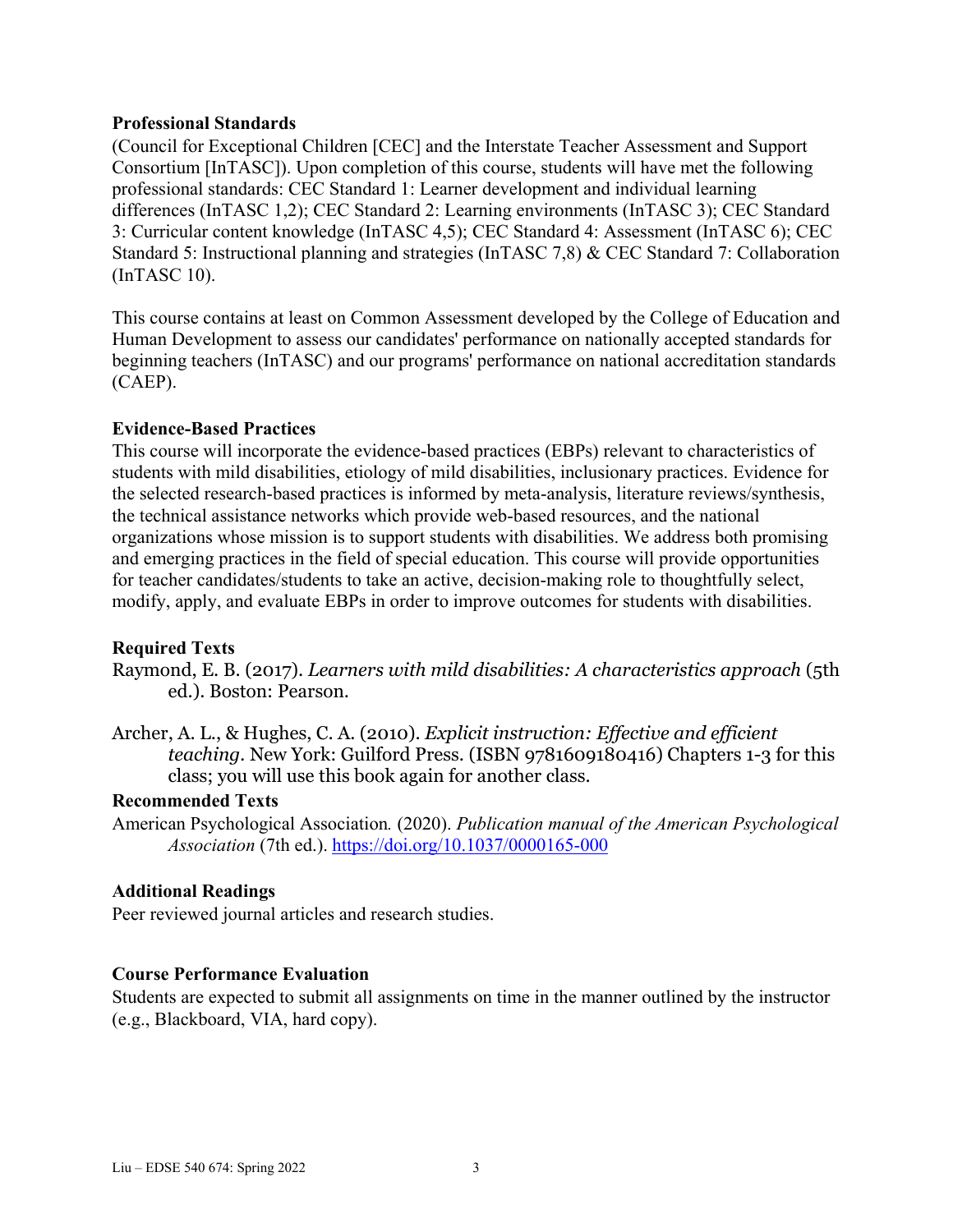### **VIA Performance-Based Assessment Submission Requirement**

It is critical for the special education program to collect data on how our students are meeting accreditation standards. Every teacher candidate/student registered for an EDSE course with a required Performance-based Assessment (PBA) is required to upload the PBA to VIA (regardless of whether a course is an elective, a one-time course or part of an undergraduate minor). A PBA is a specific assignment, presentation, or project that best demonstrates one or more CEC, InTASC or other standard connected to the course. A PBA is evaluated in two ways. The first is for a grade, based on the instructor's grading rubric. The second is for program accreditation purposes. Your instructor will provide directions as to how to upload the PBA to VIA.

For EDSE 540, the required PBA is Observation Student Profile. Please check to verify your ability to upload items to VIA before the PBA due date.

#### *Assignments and/or Examinations*

**Performance-based Assessment (VIA submission required)**

### **Observation Student Profile Paper – Final paper due March 2 by 5:00 PM.**

Choose a student either on your caseload or a prepared case study to observe (either elementary or secondary) for this assignment. The student observation profile should include the following components with headings in APA format:

### **Part I: Demographic and Background Data**

**Part II: Educational History, Goals, Objectives, and Accommodations** 

**Part III: School and Classroom Information**

**Part IV: TWO Student Observations (preferably in TWO different classrooms/subjects)**

**Part V: Parent or Teacher Interview and Analysis of Information** 

**Part VI: Summary, Synthesis, Recommendations, Final Reflections, SO WHAT, CEC standards** 

**Part VII: Appendix (required) Include student work samples relevant to your case study specifics, parent interview questions and answers. Other relevant materials may be included but are optional.** 

**APA Format, Style, and Mechanics. Please proofread all papers before turning in a finished product. APA formatting is expected. You must post Observation Student Profile in the VIA assessment and also in Blackboard at the end of the course.**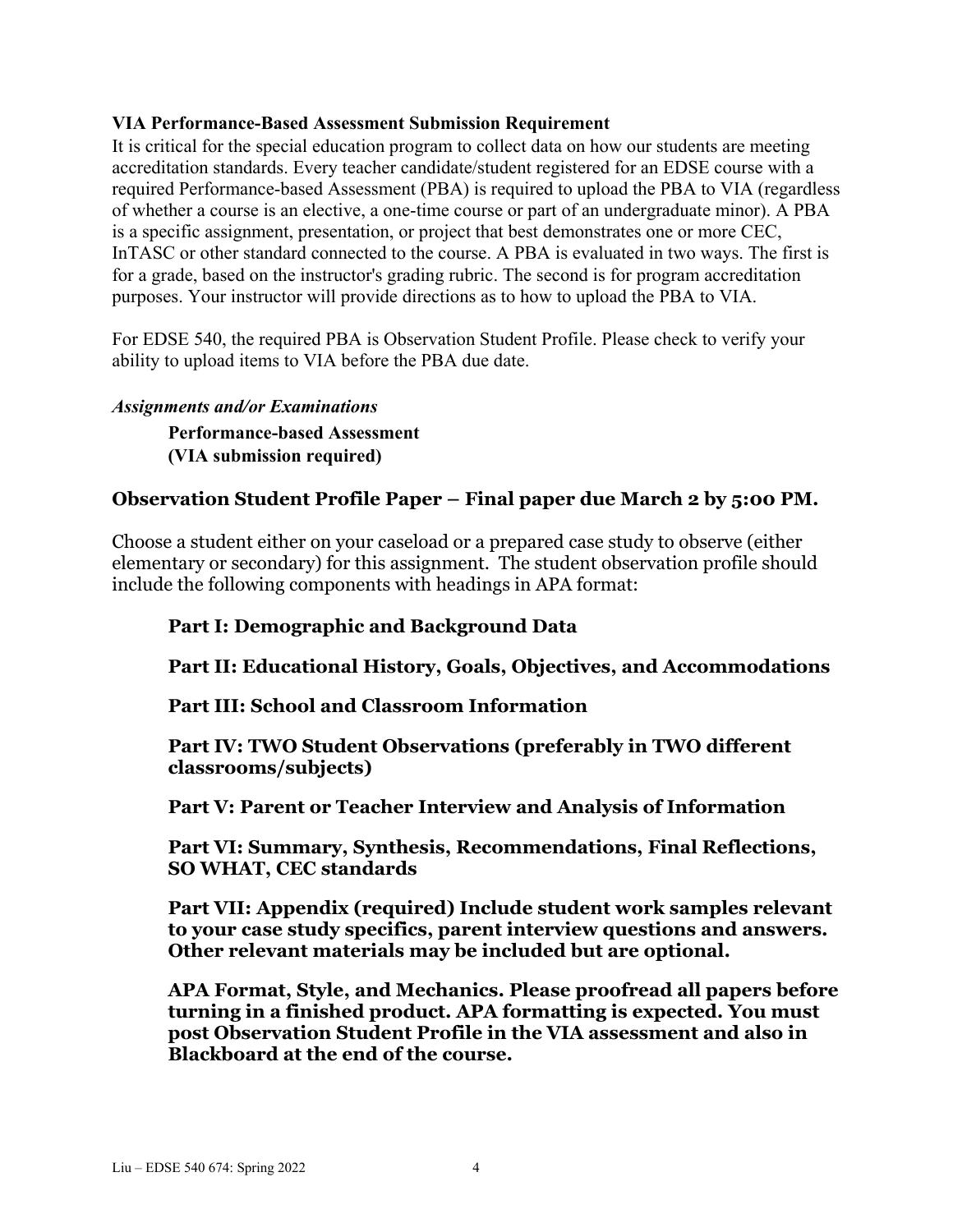# **College Wide Common Assessment (VIA submission required) N/A.**

# *Field Experience Requirement*

A field experience is a part of this course. A field experience includes a variety of early and ongoing field-based opportunities in which candidates may observe, assist, and/or teach. Field experiences may occur in off-campus settings, such as schools (CAEP, 2016). Below are REQUIRED PROCEDURES FOR ALL STUDENTS ENROLLED IN THS COURSE.

1. Complete the online EDSE Field Experience form. This online form will be sent to your GMU email from EDSEfld@gmu.edu on the first day of the semester. Click on the link and complete the form as soon as possible. ALL students should complete the required form, as this information is required by the state. Please direct any questions about the form to Dr. Kristen O'Brien at EDSEfld@gmu.edu.

If you are a full-time contracted school system employee and will complete the field experience at your worksite with administrator and instructor approval, you will be asked to specify the school at which you will be completing the field experience.

• If you request a field experience placement, you will receive information via your GMU email about your assigned internship placement from the Clinical Practice Specialist in the College's TEACHERtrack Office. Check your GMU email regularly for important information regarding your field experience. Follow all instructions for the necessary Human Resource (HR) paperwork required to access the assigned field experience placement. Note that you may NOT arrange your own field experience placement.

2. View the EDSE Field Experience Introduction presentation. On the first week of classes and prior to representing George Mason in off-campus settings, your instructor will show a video presentation or provide a link to the presentation, which includes important information about the registration process for EDSE field experiences and tips for a successful field experience. After the presentation, sign the document provided by your instructor to indicate that you have watched the presentation and are aware of the EDSE field experience professionalism expectations.

3. Complete the GMU Experiential Learning Agreement packet (ELP). Mason requires all students completing off-campus field experiences in schools or other agencies to complete this packet. Once you have received your field experience placement, complete and submit this packet to the provided link.

4. Document your field experience hours. Your instructor may provide you with access to field experience documentation forms to use in documenting the hours and activities completed in your field experience placement. Your instructor will provide more directions on how to use and submit the documentation form.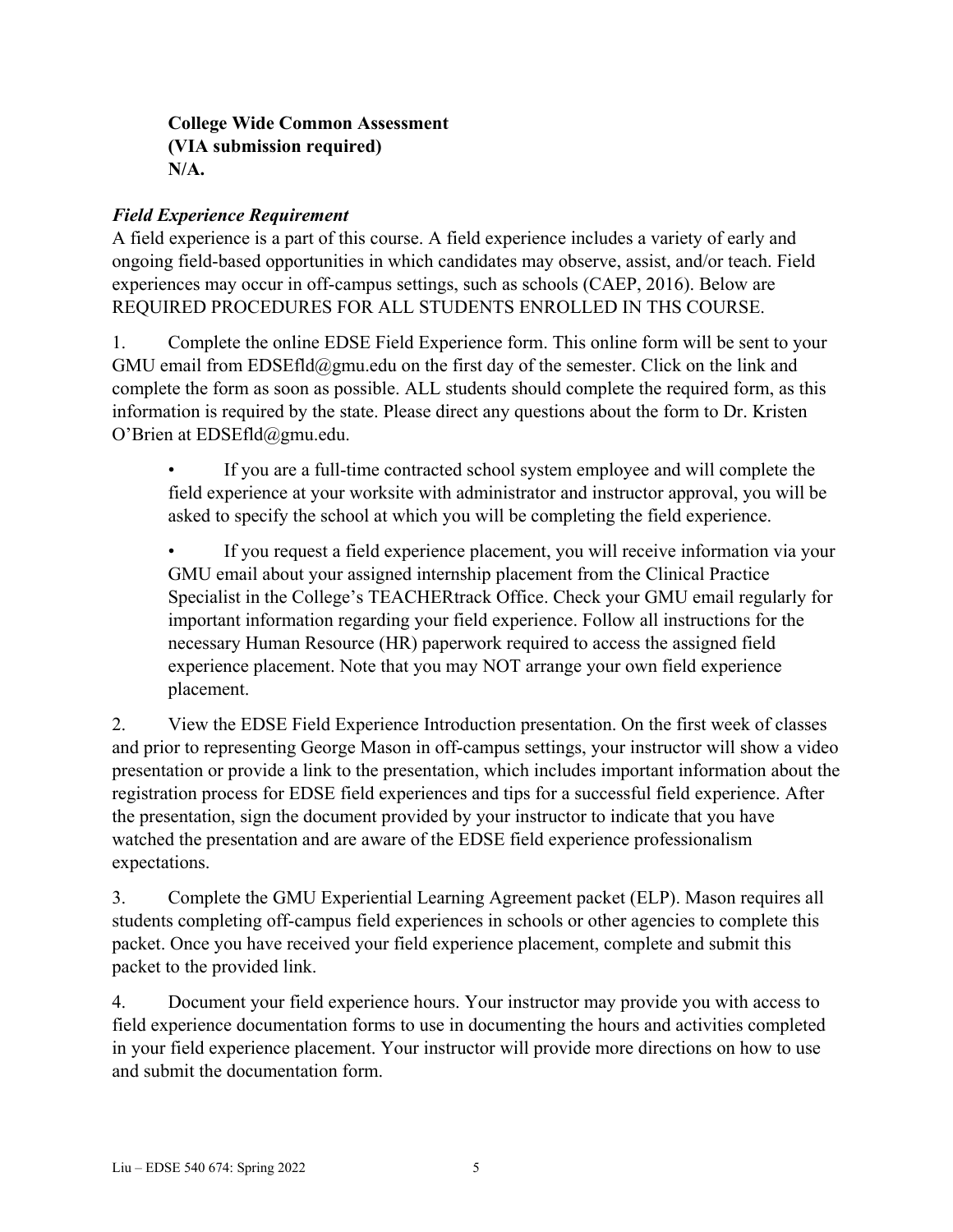5. Complete the field experience end-of-semester survey. Towards the end of the semester, you will receive an email from EDSEfld@gmu.edu with a link to an online survey. This brief survey asks you to report about important features of your field experience placement.

### *Other Assignments*

### 1. **Journal Article Review** – (20 points each = 40 points)

Each student will summarize **two (2)** journal articles that are relevant to working with students with disabilities. The purpose of this assignment is to identify and synthesize research-based findings that are relevant to the needs of individuals with disabilities.

Articles chosen for this assignment must be from a peer-reviewed journal and should be data-based examinations of issues relevant to students with disabilities who access the general curriculum. All articles should be from current literature and should not be more than five years old.

The paper must be written in APA format and should include the following:

- Identification of the purpose of the research
- Summary of key article points
- Relevance of the findings to educators of students with disabilities
- Reflection on how the findings will impact your professional practice

Journal article review will be worth 25 points. A detailed rubric will be posted on Blackboard.

### 2. **disAbilities in Pop Culture Analysis Project & Poster** (Project Poster presentation  $= 50$  points):

The purpose of this assignment is to examine and reflect on ways individuals with disabilities are portrayed in popular culture. Each member of the class will choose a media genre (i.e., movie, TV series), analyze it, respond to how individuals with disAbilities are portrayed in contemporary pop culture based on the information learned in class, and create a poster to share project information with the class. As a teacher, students should be aware of any negative stereotyping in popular media towards students with disAbilities that may affect his/her role as a classroom teacher. This assignment may require more time than anticipated. A grading rubric and further assignment details will be provided in class and on Blackboard. A poster presentation of your project will be the culminating activity.

3. **Student Observation Presentations** – Key findings from the Observation Student Profile assignment will be presented to the class in an interactive poster session. Presentations will include: student demographic information, strengths and needs (including disability characteristics), and at least 2 evidence-based interventions that could be appropriate for the student. Detailed directions and a rubric will be posted on Blackboard.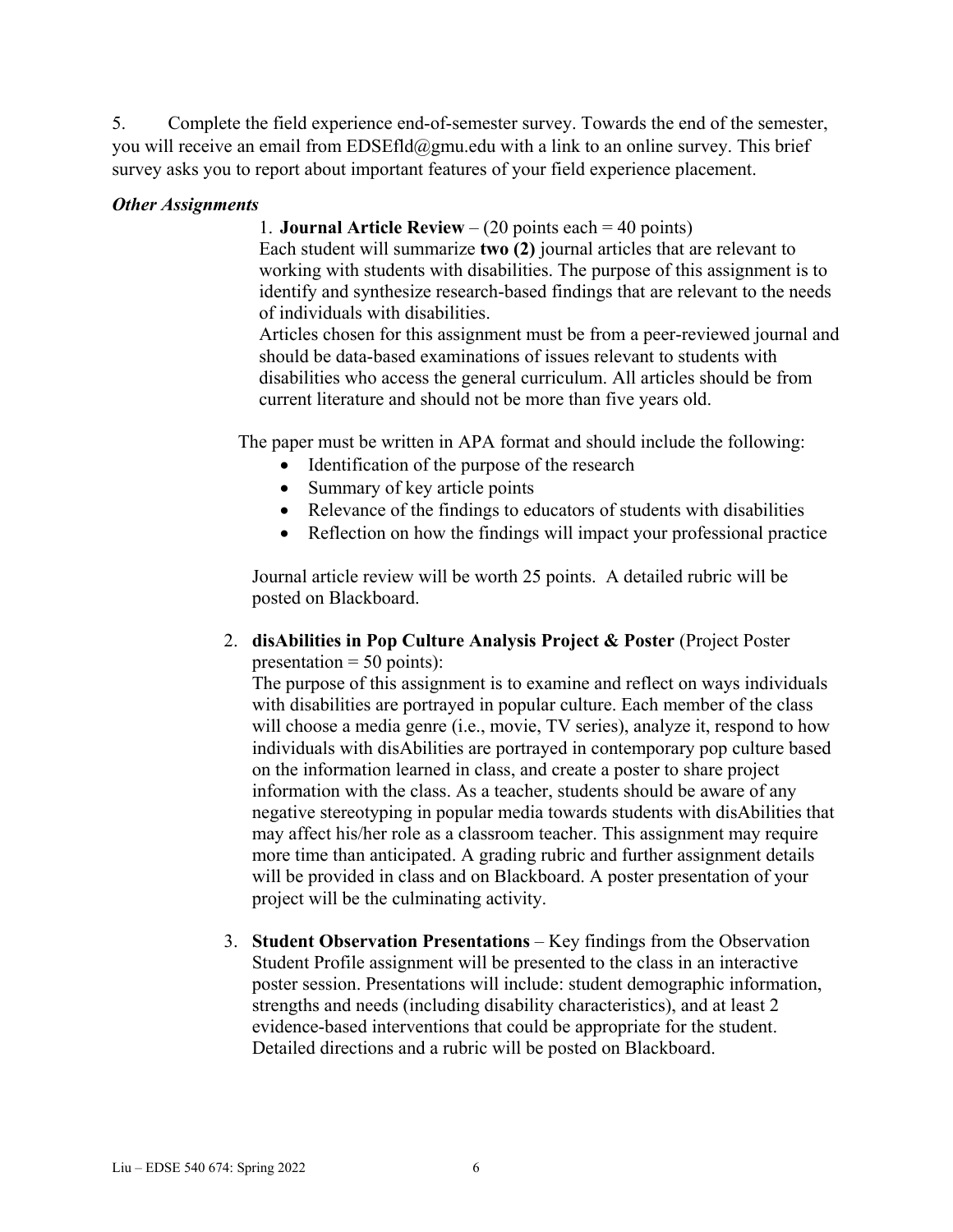4. **Online supplemental instruction:** (Iris Modules 10 pts. each, Video sets 5 points each – 60 total)**.** Students will alternate between viewing four Iris Center Modules [\(http://iris.peabody.vanderbilt.edu/\)](http://iris.peabody.vanderbilt.edu/) and viewing four video sets in Through Your Child's Eyes [\(https://www.understood.org/articles/en/through-your-childs-eyes\)](https://www.understood.org/articles/en/through-your-childs-eyes). More detail to follow in class.

### *Assignment Summary*

| Case Study                  | 100 points |
|-----------------------------|------------|
| Journal Article Reviews (2) | 40 points  |
| Pop Culture Media Project   | 50 points  |
| Iris Modules/Video Sets     | 60 points  |
| Total Points:               | 250 points |

### **Course Policies and Expectations**

### *Attendance/Participation*

Students are expected to attend all classes, arrive on time, stay for the duration of class, and complete all assignments. Attendance, timeliness, and professionally relevant- active participation are expected. Attendance and professional participation at all sessions is very important because many of the activities in class are planned in such a way that they cannot be recreated outside of the class session. Be aware that any points earned for participation in class activities during a time of absence will not be earned and cannot be made up. **Please notify me in advance by email if you will not be able to attend class.** You are allowed one (1) day of grace after which absences will impact your grade. You will receive a failing grade if you miss more than three (3) classes.

### *Late Work*

All assignments are due on the dates indicated. Please talk with me if you need an extension. In fairness to students who make the effort to submit papers on time, one (1) point per day will be deducted from your assignment grade for late papers unless I have agreed to an extension. Maximum extension is one week. Please retain a copy of your assignments in addition to the one you submit.

### *Other Requirements*

*Please be fully present in class. It is difficult to participate wholly in this class while texting, engaging in social media sites, tweeting, working on documents, checking email, etc. If you need to answer a call or text, please do so out in the hall.* 

#### **Grading**

| Grade |            |
|-------|------------|
|       | $95 - 100$ |
|       | 90-94      |
| $R+$  | 86-89      |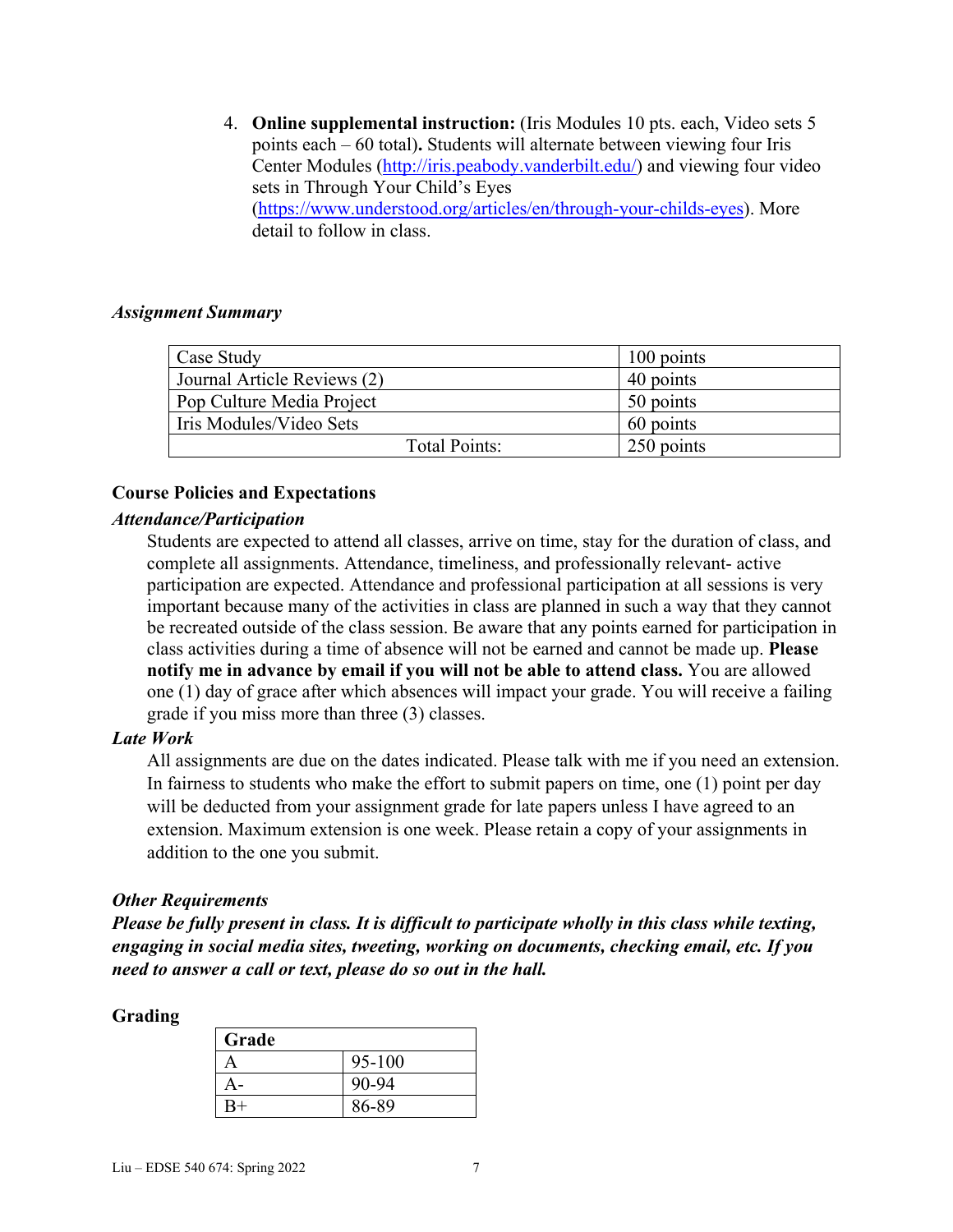| B    | 80-85     |
|------|-----------|
| $C+$ | 76-79     |
|      | $70 - 75$ |
|      | <70       |

**\*Note:** The George Mason University Honor Code will be strictly enforced. See [Academic](https://oai.gmu.edu/)  [Integrity Site](https://oai.gmu.edu/) [\(https://oai.gmu.edu/\)](https://oai.gmu.edu/) and [Honor Code and System](https://catalog.gmu.edu/policies/honor-code-system/)

[\(https://catalog.gmu.edu/policies/honor-code-system/\)](https://catalog.gmu.edu/policies/honor-code-system/). Students are responsible for reading and understanding the Code. "To promote a stronger sense of mutual responsibility, respect, trust, and fairness among all members of the George Mason University community and with the desire for greater academic and personal achievement, we, the student members of the university community, have set forth this honor code: Student members of the George Mason University community pledge not to cheat, plagiarize, steal, or lie in matters related to academic work." Work submitted must be your own new, original work for this course or with proper citations.

# **Professional Dispositions**

Students are expected to exhibit professional behaviors and dispositions at all times. See Policies [and Procedures](https://cehd.gmu.edu/students/polices-procedures/) [\(https://cehd.gmu.edu/students/polices-procedures/\)](https://cehd.gmu.edu/students/polices-procedures/). Students are expected to exhibit professional behaviors and dispositions at all times. Professional dispositions are an essential function of a special educator's job, indicating that these dispositions are critical to develop and assess in special education licensure programs. In the College of Education and Human Development, dispositions are formally and separately evaluated in at least three points in each student's program – a self-evaluation at the start of their program, a self-evaluation at the mid-point of their program, and a university supervisor's evaluation during internship. In special education graduate licensure programs, the initial self-evaluation is completed in a designated course (EDSE 501), the mid-point self-evaluation is completed in designated courses (EDSE 627, EDSE 661, and EDSE 616), and the internship evaluation is completed by instructors in EDSE 783, EDSE 784, and EDSE 785. In addition to these three designated evaluation times, instructors may complete instructor-rated disposition assessments other times throughout the program. When dispositions are assessed, it is important that for areas where a positive disposition is rated as "not proficient," the student takes steps to grow as an educator. See https://cehd.gmu.edu/epo/candidate-dispositions.

### **Class Schedule**

\*Note: Faculty reserves the right to alter the schedule as necessary, with notification to students.

| Date | <b>Topics</b>                                    | <b>Assignments/Readings</b> |
|------|--------------------------------------------------|-----------------------------|
|      |                                                  | due                         |
| 1/12 | Registration, Introductions, Backgrounds         | Raymond Text                |
|      | Introduction                                     | Ch. 1-3 Overview            |
|      | • Professionalism and Ethics Mandatory Video $-$ |                             |
|      | 15 minutes                                       |                             |
|      | Syllabus and course overview                     |                             |
|      | Review assignments                               |                             |
|      | Begin discussion of disabilities                 |                             |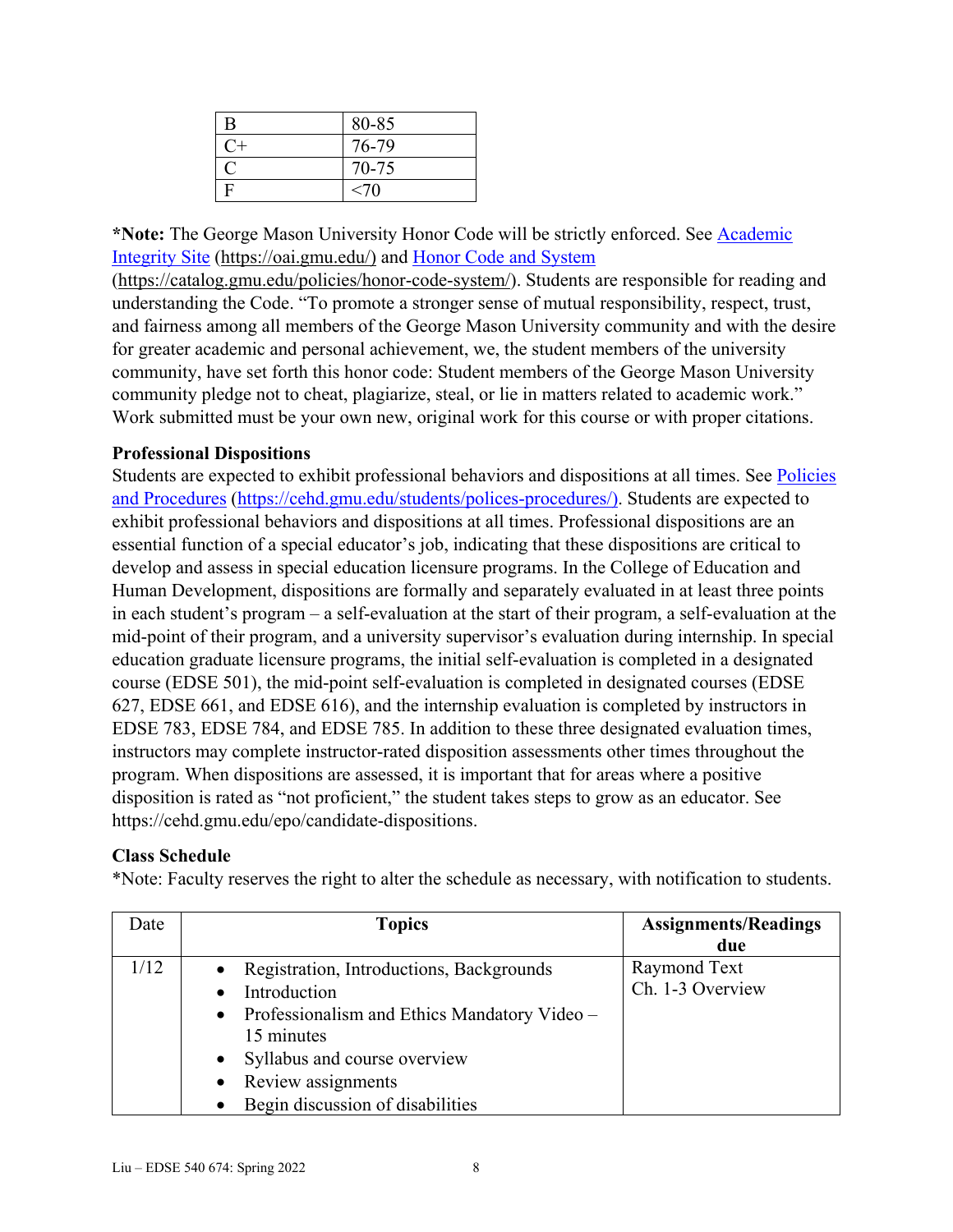|      | <b>Review Text format</b>                                                                                 |                                           |
|------|-----------------------------------------------------------------------------------------------------------|-------------------------------------------|
|      | Review how to search for research journal                                                                 |                                           |
|      | articles                                                                                                  |                                           |
| 1/19 | $\triangleright$ Intellectual and Developmental Disabilities                                              | Raymond Text Ch. 4                        |
|      | Donald – Case study<br>$\circ$                                                                            |                                           |
|      |                                                                                                           |                                           |
|      | Iris Module Intro: working in groups<br>https://iris.peabody.vanderbilt.edu/module/bi1/                   | Case Study Student -<br><b>Identified</b> |
|      | Identifying journals - articles for review:                                                               |                                           |
|      |                                                                                                           | *Video Set TBD                            |
|      |                                                                                                           |                                           |
| 1/26 | $\triangleright$ Students with Learning Disabilities                                                      | Raymond Text Ch. 5                        |
|      | Grace - Case study<br>$\circ$                                                                             |                                           |
|      |                                                                                                           | <b>Checklist:</b>                         |
|      | F.A.T. City Video                                                                                         | $\triangleright$ Observations<br>arranged |
|      | $\frac{https://www.youtube.com/watch?v=Q3UNdbxk3xs&t=5}{https://www.youtube.com/watch?v=Q3UNdbxk3xs&t=5}$ | $\triangleright$ Interviews               |
|      | 9s                                                                                                        | <b>Arranged</b>                           |
|      |                                                                                                           |                                           |
|      |                                                                                                           | <b>First Journal Review</b>               |
|      |                                                                                                           | Due                                       |
|      |                                                                                                           |                                           |
|      |                                                                                                           | *Online – Iris Module<br><b>TBD</b>       |
| 2/2  | Students with Emotional or Behavioral Disorders                                                           | Raymond Ch. 6                             |
|      | $\text{Carter} - \text{Case study}$<br>$\circ$                                                            |                                           |
|      |                                                                                                           |                                           |
|      |                                                                                                           |                                           |
|      | $\triangleright$ Other Health Impairment (ADHD)                                                           |                                           |
|      | Frank – Case study and questions<br>$\circ$                                                               | Raymond Ch. 7                             |
|      |                                                                                                           | *Online Video Sets TBD                    |
| 2/9  | $\triangleright$ Students with Autism Spectrum Disorder                                                   | Raymond Ch. 8                             |
|      | $Sara - Case study$<br>$\circ$                                                                            |                                           |
|      |                                                                                                           |                                           |
|      | <b>Media Presentations Time limit TBD</b>                                                                 | <b>Media Projects Due</b>                 |
|      |                                                                                                           |                                           |
|      |                                                                                                           | *Online Iris Module TBD                   |
| 2/16 | $\triangleright$ Cognitive and Perceptual Characteristics                                                 | Raymond Ch. 9                             |
|      | $Charlene-Case study$<br>$\circ$                                                                          | Archer and Hughes Ch. 1                   |
|      | <b>Explicit Direction</b>                                                                                 |                                           |
|      |                                                                                                           | *Online Video Sets TBD                    |
|      |                                                                                                           |                                           |
|      |                                                                                                           | <b>Second Journal Review</b>              |
|      |                                                                                                           | Due                                       |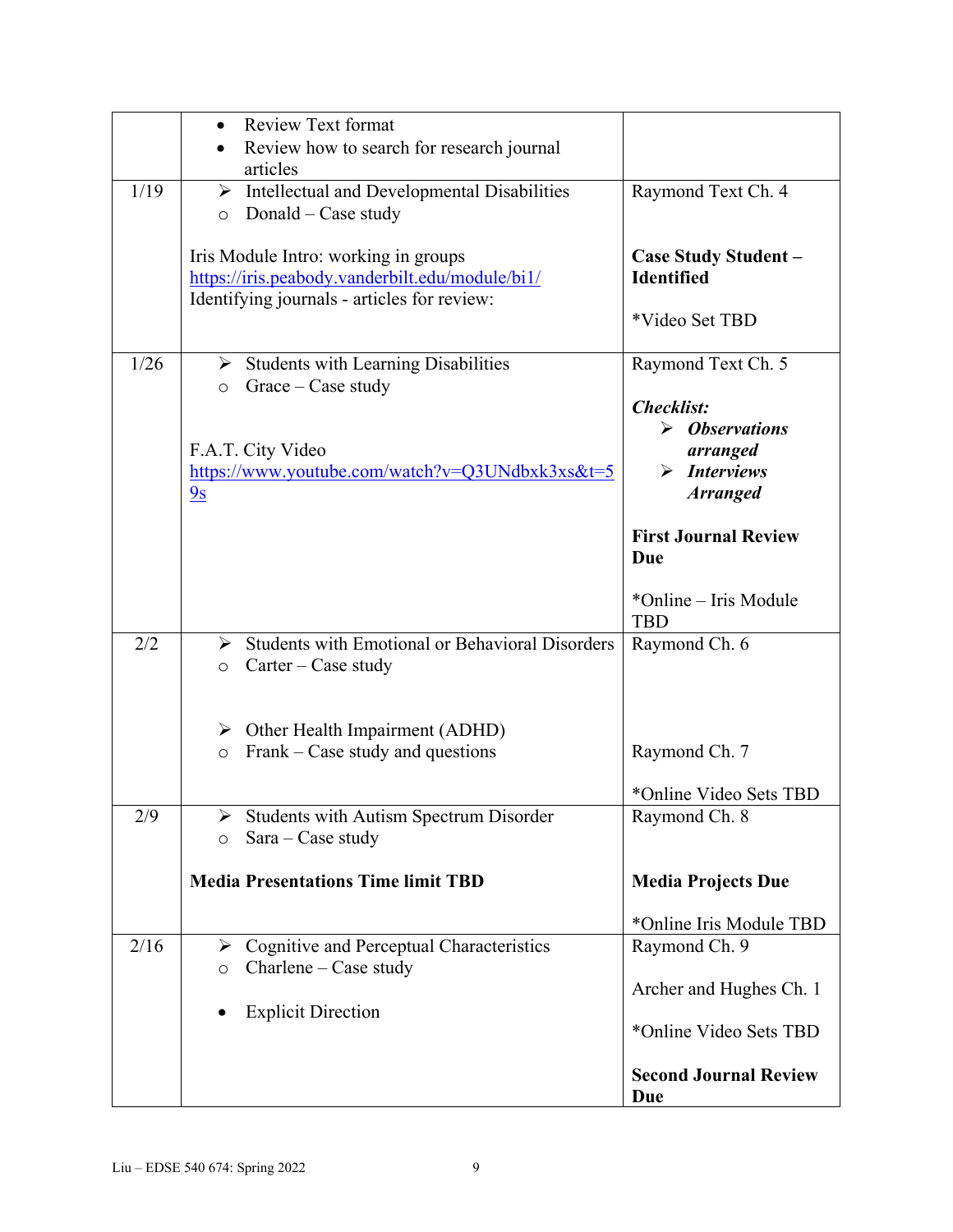| 2/23 | Language Characteristics                                                             | Raymond Ch. 10                                    |
|------|--------------------------------------------------------------------------------------|---------------------------------------------------|
|      | $Gavin - Case study$                                                                 | Archer and Hughes Ch. 2                           |
|      | Academic Learning Characteristics                                                    | *Online Iris Module TBD                           |
| 3/2  | $\triangleright$ Academic Learning Characteristics                                   | Raymond Ch. 11                                    |
|      | $\circ$ Allison – Case study                                                         |                                                   |
|      | $\triangleright$ Social-Emotional Characteristics<br>$Sammy - Case$ study<br>$\circ$ | Raymond Ch. 12                                    |
|      |                                                                                      | *Online Video Set TBD                             |
|      |                                                                                      | <b>Observation Student</b><br><b>Profiles Due</b> |
| 3/9  | <b>Presentations on Student Profiles</b>                                             |                                                   |
|      |                                                                                      | <b>UPLOAD PAPERS TO</b>                           |
|      | Closing                                                                              | VIA                                               |

### **Core Values Commitment**

The College of Education and Human Development is committed to collaboration, ethical leadership, innovation, research-based practice, and social justice. Students are expected to adhere to these principles: See [Core Values](http://cehd.gmu.edu/values/) [\(http://cehd.gmu.edu/values/\)](http://cehd.gmu.edu/values/).

### **GMU Policies and Resources for Students**

### *Policies*

- Students must adhere to the guidelines of the Mason Honor Code. See Honor Code and [System](https://catalog.gmu.edu/policies/honor-code-system/) [\(https://catalog.gmu.edu/policies/honor-code-system/\)](https://catalog.gmu.edu/policies/honor-code-system/).
- Students must follow the university policy for Responsible Use of Computing. See [Responsible Use of Computing](http://universitypolicy.gmu.edu/policies/responsible-use-of-computing/) [\(http://universitypolicy.gmu.edu/policies/responsible-use](http://universitypolicy.gmu.edu/policies/responsible-use-of-computing/)[of-computing/\)](http://universitypolicy.gmu.edu/policies/responsible-use-of-computing/).
- Students are responsible for the content of university communications sent to their Mason email account and are required to activate their account and check it regularly. All communication from the university, college, school, and program will be sent to students solely through their Mason email account.
- Students with disabilities who seek accommodations in a course must be registered with George Mason University Disability Services. Approved accommodations will begin at the time the written letter from Disability Services is received by the instructor. See [Disability Services](https://ds.gmu.edu/) [\(https://ds.gmu.edu/\)](https://ds.gmu.edu/).
- Students must silence all sound emitting devices during class unless otherwise authorized by the instructor.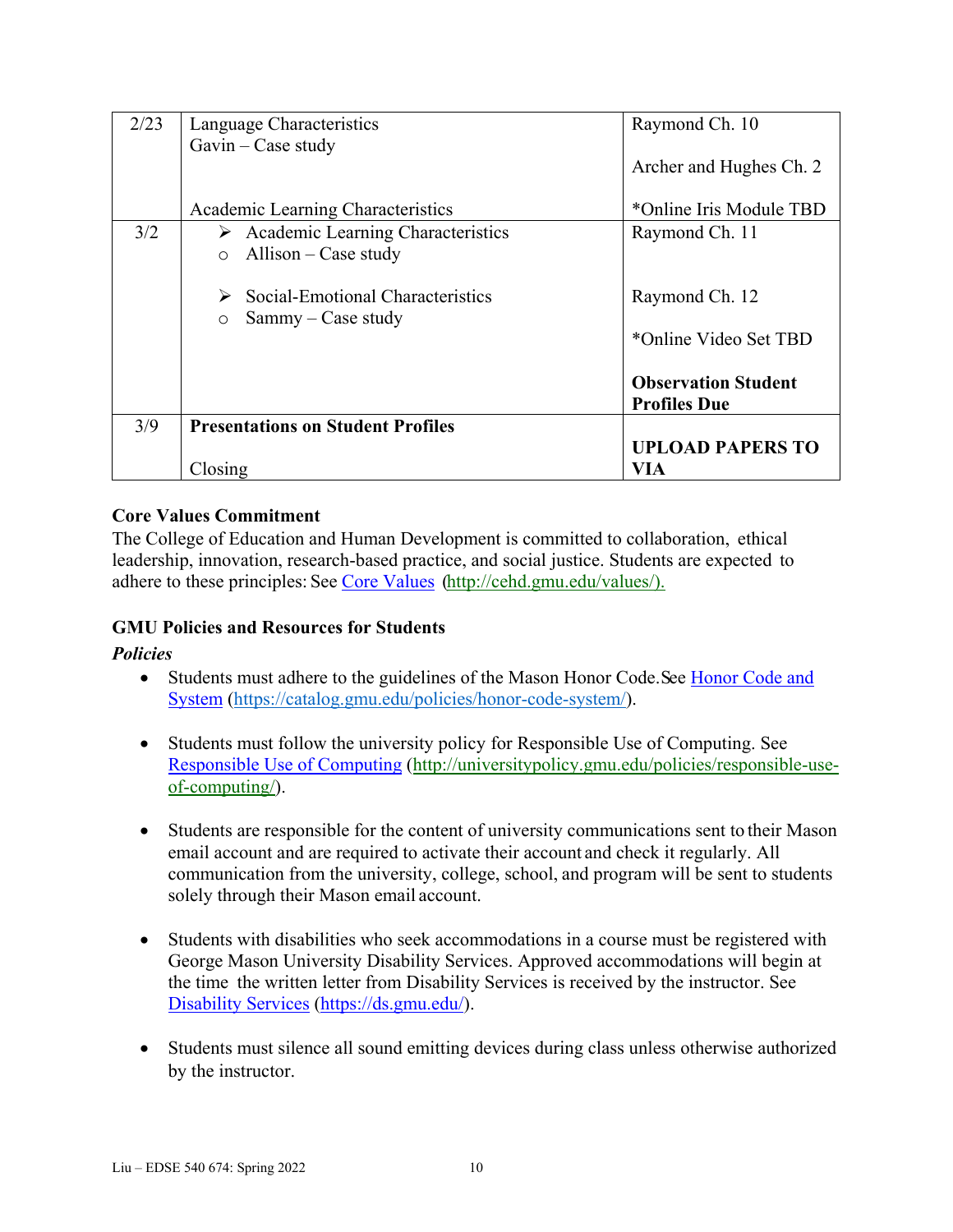### *Campus Resources*

- Support for submission of assignments to VIA should be directed to [viahelp@gmu.edu](mailto:viahelp@gmu.edu) or [https://cehd.gmu.edu/aero/assessments.](https://cehd.gmu.edu/aero/assessments)
- Ouestions or concerns regarding use of [Blackboard](https://its.gmu.edu/knowledge-base/blackboard-instructional-technology-support-for-students/) should be directed to Blackboard [Instructional Technology Support for Students](https://its.gmu.edu/knowledge-base/blackboard-instructional-technology-support-for-students/) [\(https://its.gmu.edu/knowledge](https://its.gmu.edu/knowledge-base/blackboard-instructional-technology-support-for-students/)[base/blackboard-instructional-technology-support-for-students/\)](https://its.gmu.edu/knowledge-base/blackboard-instructional-technology-support-for-students/).

### **Notice of mandatory reporting of sexual assault, interpersonal violence, and stalking:**

As a faculty member, I am designated as a "Non-confidential Employee" and must report all disclosures of sexual assault, interpersonal violence, and stalking to Mason's Title IX Coordinator per University Policy 1202. If you wish to speak with someone confidentially, please contact one of Mason's confidential resources, such as Student Support and Advocacy Center (SSAC) at 703-380-1434 or Counseling and Psychological Services (CAPS) at 703-993- 2380. You may also seek assistance from Mason's Title IX Coordinator by calling 703-993- 8730, or emailing titleix $(\partial g$ gmu.edu.

### **For additional information on the College of Education and Human Development, please visit our website [College of Education and Human Development](http://cehd.gmu.edu/) [\(http://cehd.gmu.edu/\)](https://cehd.gmu.edu/).**

|                                          | <b>Requirements</b>                                                                                                                          | <b>Points</b> |
|------------------------------------------|----------------------------------------------------------------------------------------------------------------------------------------------|---------------|
| Part I:<br>Demographic<br>and Background | Candidate discusses the demographic and<br>background information related to the target<br>student inclusive of all of the below:            | /15           |
| Data                                     | etiology and diagnosis,<br>$\circ$                                                                                                           |               |
|                                          | any medical conditions that exist,<br>$\circ$<br>psychological and social-emotional<br>characteristics, and                                  |               |
|                                          | the effect these conditions can have on<br>$\circ$<br>the student's life.                                                                    |               |
|                                          | • Candidate discusses skills and typical and<br>atypical human growth characteristics of the<br>learner.                                     |               |
|                                          | • Candidate uses nonbiased language that is<br>sensitive to the culture, language, religion,<br>gender disability, socioeconomic status, and |               |

### **Appendix Assessment Rubric(s)**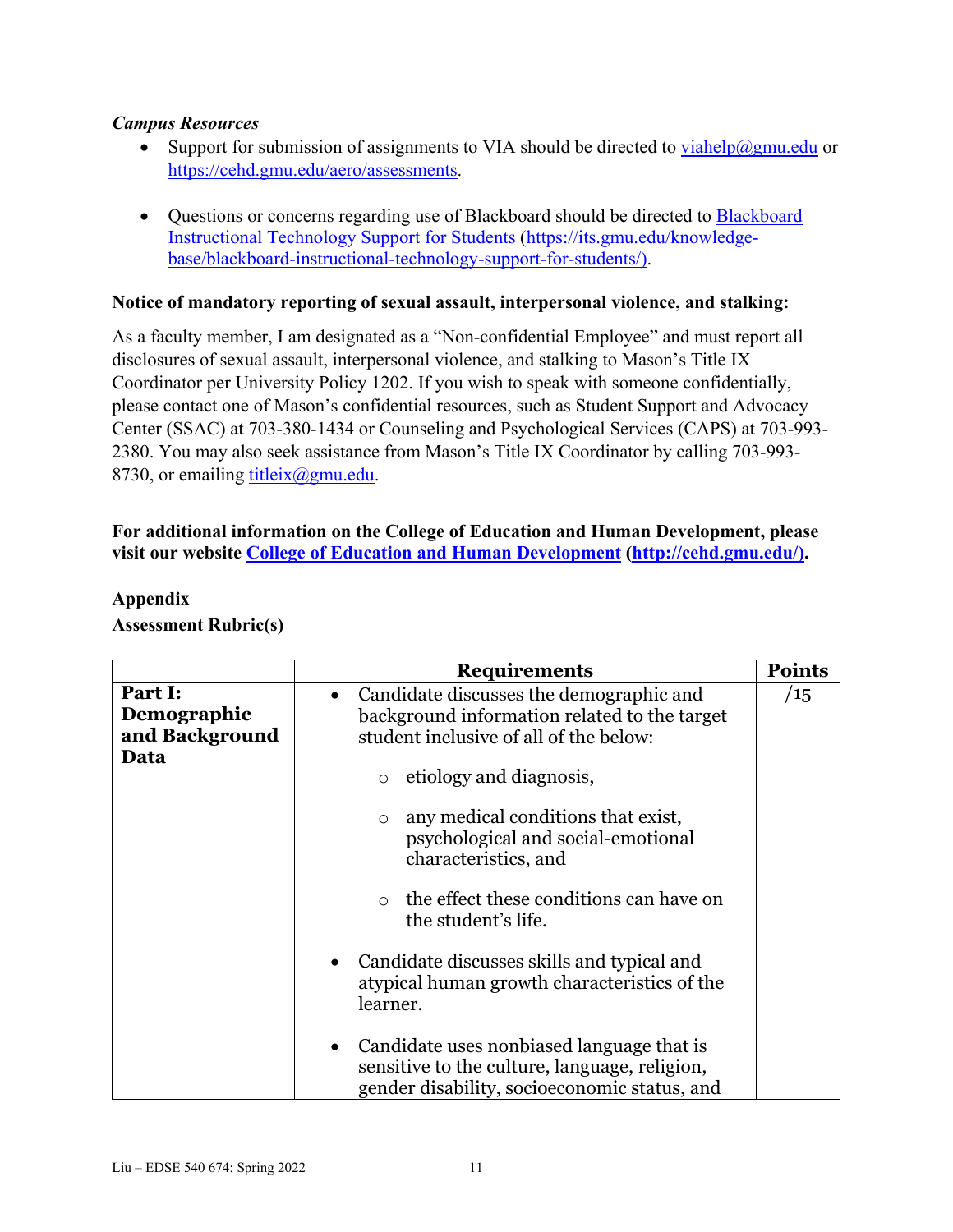|                                                                                                                                      | sexual orientation of the learner to describe<br>his/her background information.<br>Candidate describes the educational<br>implications of the characteristics of the<br>learner's exceptional learning needs on the<br>learner, his/her family, and society.                                                                                                                                                                     |     |
|--------------------------------------------------------------------------------------------------------------------------------------|-----------------------------------------------------------------------------------------------------------------------------------------------------------------------------------------------------------------------------------------------------------------------------------------------------------------------------------------------------------------------------------------------------------------------------------|-----|
| Part II:<br><b>Educational</b><br>History,<br><b>Educational</b><br>Goals,<br>Objectives, and<br><b>Accommodation</b><br>$\mathbf S$ | Candidate provides a summary of the learner's<br>educational goals, objectives and classroom<br>accommodations and the impact of the<br>learner's social abilities, attitudes, interests,<br>and values on instruction and career<br>development (if applicable).<br>Candidate discusses the educational history<br>$\bullet$<br>related to the target student inclusive: o the<br>educational implication of the characteristics | /15 |
|                                                                                                                                      | of the learner's exceptionality and o the effect a<br>learner's exceptionality can have on his or her<br>life.<br>Candidate writes a description of the student's<br>$\bullet$<br>educational history that includes how primary<br>language, culture, and familial backgrounds<br>may interact with the student's exceptional<br>condition to impact academic and life options.                                                   |     |
|                                                                                                                                      | Candidate describes the impact the learner's<br>disability has on auditory and/or information<br>processing skills and relates levels of support<br>to the needs of the individual.                                                                                                                                                                                                                                               |     |
| <b>Part III: School</b><br>and Classroom<br><b>Information</b>                                                                       | Candidate describes the school and classroom<br>setting in the greater context of o organizations<br>in collaboration with special education and o<br>the continuum of placement and services<br>available for individuals with mild to moderate<br>exceptional learning needs.                                                                                                                                                   | /20 |
|                                                                                                                                      | Candidate evaluates the environmental context<br>in terms of how well the teacher has integrated<br>the principles of normalization and concept of<br>least restrictive environment.                                                                                                                                                                                                                                              |     |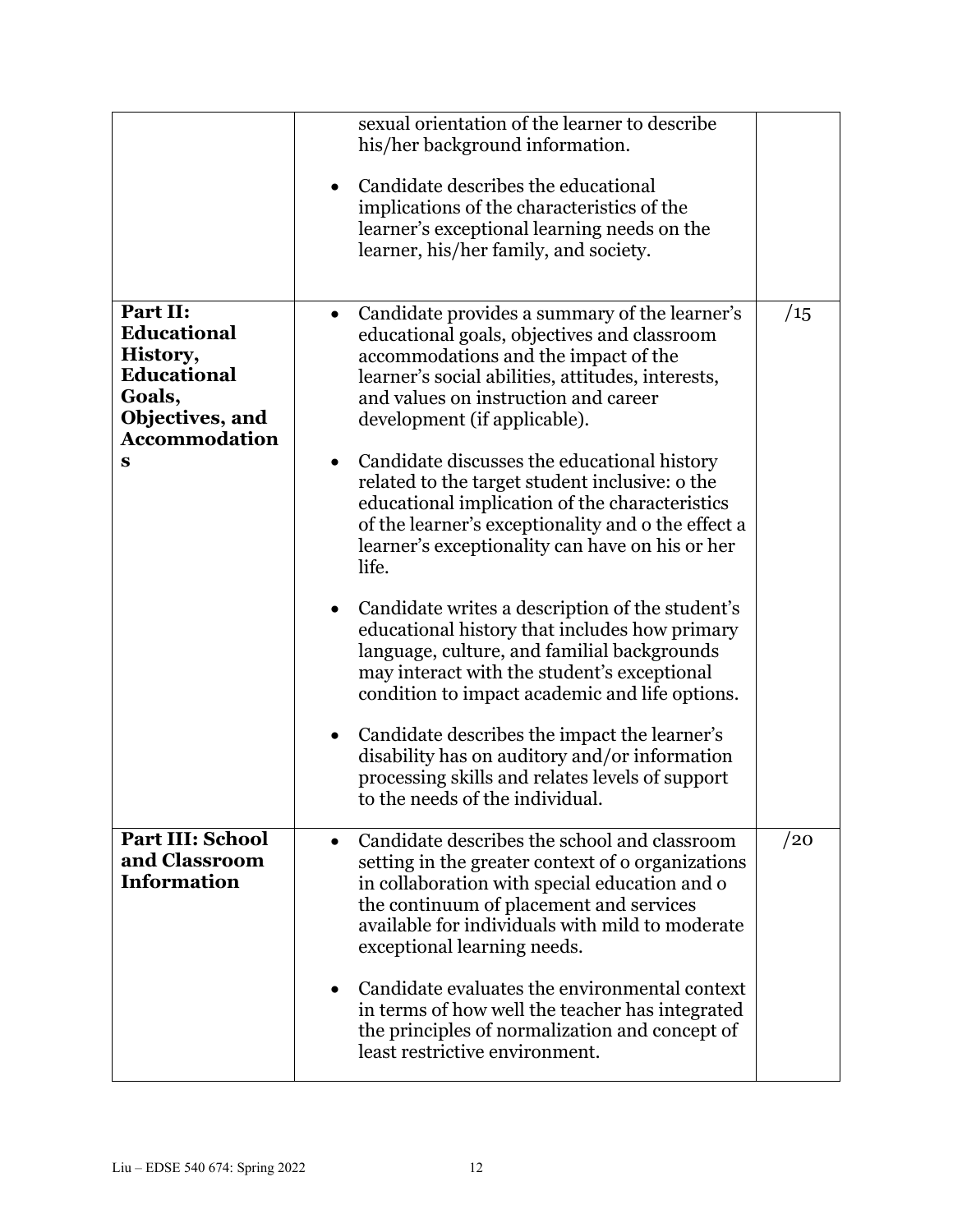|                                                                                              | Candidate clearly describes how the<br>environment's adaptations impact the quality<br>of learning opportunities for learners with mild<br>to moderate exceptionalities and determines<br>whether or not optimal learning opportunities<br>are being provided.                                                                                                                 |     |
|----------------------------------------------------------------------------------------------|--------------------------------------------------------------------------------------------------------------------------------------------------------------------------------------------------------------------------------------------------------------------------------------------------------------------------------------------------------------------------------|-----|
| <b>Part IV: Student</b><br><b>Observation</b>                                                | Candidate describes the relationship between<br>$\bullet$<br>their observations and the learner's goals,<br>objectives, and accommodations and describes<br>the effects the learner's exceptional<br>condition(s) appears to have on his or her life.<br>Candidate summarizes their classroom                                                                                  | /10 |
|                                                                                              | observation experiences inclusive of an<br>analysis of how their personal cultural biases<br>and differences might affect their observation<br>or teaching.                                                                                                                                                                                                                    |     |
| <b>Part V: Parent</b><br><b>Interview</b>                                                    | Candidate collaborates with and interviews<br>$\bullet$<br>family who has knowledge of the learner in a<br>culturally responsive way that demonstrates<br>their understanding of legal matters and<br>ethical considerations.                                                                                                                                                  | /10 |
|                                                                                              | The candidate shows evidence of collecting<br>data on the family system and the role of<br>family in the student's development and<br>education.                                                                                                                                                                                                                               |     |
|                                                                                              | Candidate shows evidence of collecting data on<br>the perceived impact of differences in values,<br>languages, and customs between the learner's<br>home and school lives and the effect of these<br>variations on the relationships among<br>individuals with exceptional learning needs,<br>their family, and school personnel. Family<br>input and concerns are documented. |     |
| Part VI:<br>Summary,<br><b>Synthesis and</b><br><b>Reflection &amp;</b><br><b>Additional</b> | Candidate provides recommendations,<br>educational accommodations, and/or<br>modifications for the learner with mild to<br>moderate exceptional learning needs.                                                                                                                                                                                                                | /20 |
| Recommendatio<br>$\mathbf{ns}$                                                               | The candidate demonstrates, through their<br>٠<br>recommendations, their ability to serve as an<br>advocate for appropriate services for                                                                                                                                                                                                                                       |     |